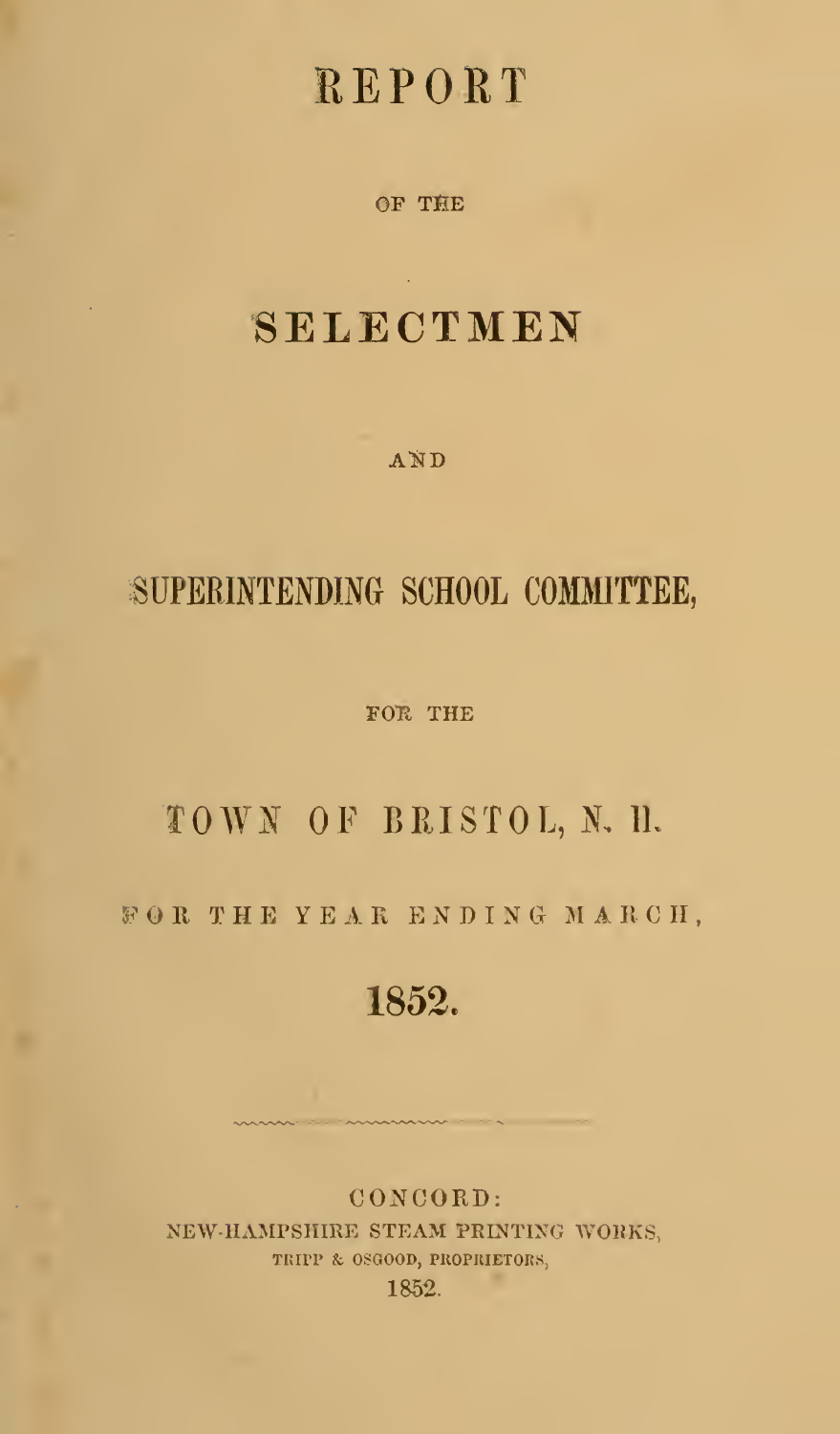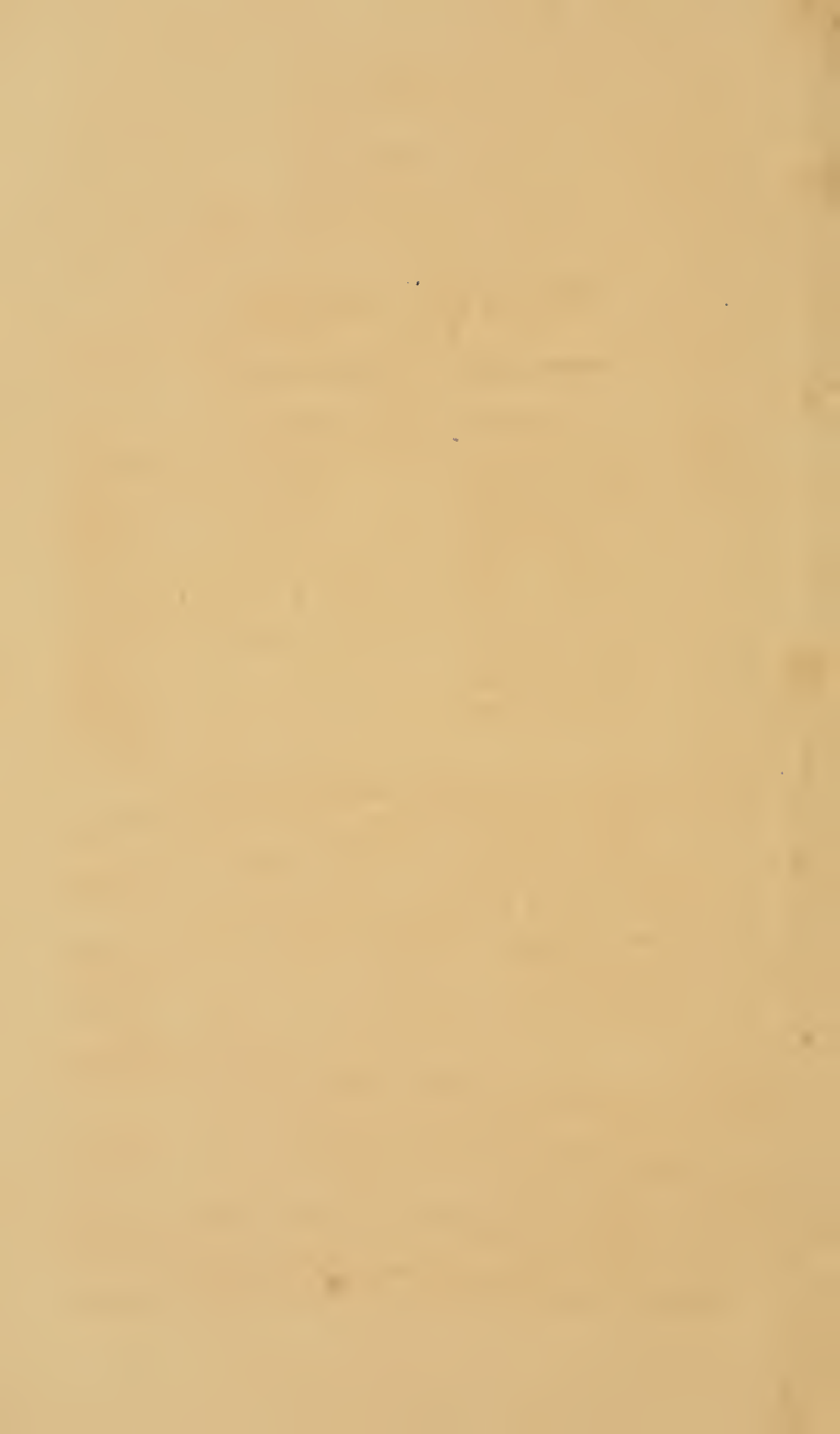## SELECTMEN'S REPORT.

#### Disbursements by the Selectmen.

Paid for the support of Schools.

|                                    | District No. 1. S. S. Sanborn,              | \$27.63  |
|------------------------------------|---------------------------------------------|----------|
| $C_0C_1$                           | 2. O. F. Fewler,                            | 111.17   |
| $\zeta/\zeta$                      | 3. Stephen Nelson,                          | 35.18    |
| $\pmb{\epsilon} \cdot \pmb{\zeta}$ | 4. S. N. Heath,                             | 34.53    |
| 6.6                                | 5. Calvin Sweatt.                           | 54.22    |
| $\zeta/\zeta$                      | $6. B. Q.$ Fellows,                         | 43.65    |
| $\left( 4\right)$                  | 7. Ben. Cass.                               | 20.49    |
| $\epsilon \in$                     | 8 R. Rollins, \$15. S. S. Fellows, \$33.46, | 48.46    |
| 6.6                                | 9 Sanborn Gale,                             | 46.43    |
| 66.                                | 10. M. C. Sawyer,                           | 97.09    |
|                                    | " 11. Nathan Sleeper, jr.,                  | 60.66    |
|                                    |                                             | \$579.52 |

| March. 1. Paid D. O. Morton, ministerial money                                     |
|------------------------------------------------------------------------------------|
| for Congregational Society, $\cdots \cdots \cdots$ \$2.00                          |
| $\mathcal{C}$<br>Calvin Holman, ministerial money for                              |
| Methodist Society, $\cdots \cdots \cdots \cdots \cdots \cdots 2.00$                |
| 66<br>Samuel P. Furnald, ministerial money                                         |
| Freewill Baptist Society, $\cdots \cdots \cdots \cdots 2.00$                       |
| $\epsilon$<br>State Tax, $\cdots \cdots \cdots \cdots \cdots \cdots \cdots 171.00$ |
| $\mathcal{C}^{\mathcal{E}}$                                                        |
| \$505.20                                                                           |
| School House Money, District No. 2.<br>1851.                                       |
| Nov. 24. Paid O. F. Fowler, $\cdots \cdots \cdots \cdots \cdots 4.72$              |
| $\epsilon$<br><b>E.</b> Duparow, poll tax abated, $\cdots \cdots \cdots 1.53$ .    |
| $District$ No. 10.                                                                 |
| March 2, 1852. Paid Samuel C. Brown, services                                      |
| as committee, $1849, \ldots, \ldots, \ldots, \ldots, 17.39$                        |
| $66 -$<br>M. C. Sawyer, abatement school-house                                     |
| tax in district No. 10, $\dots \dots \dots \dots \dots \dots \dots 4.09$           |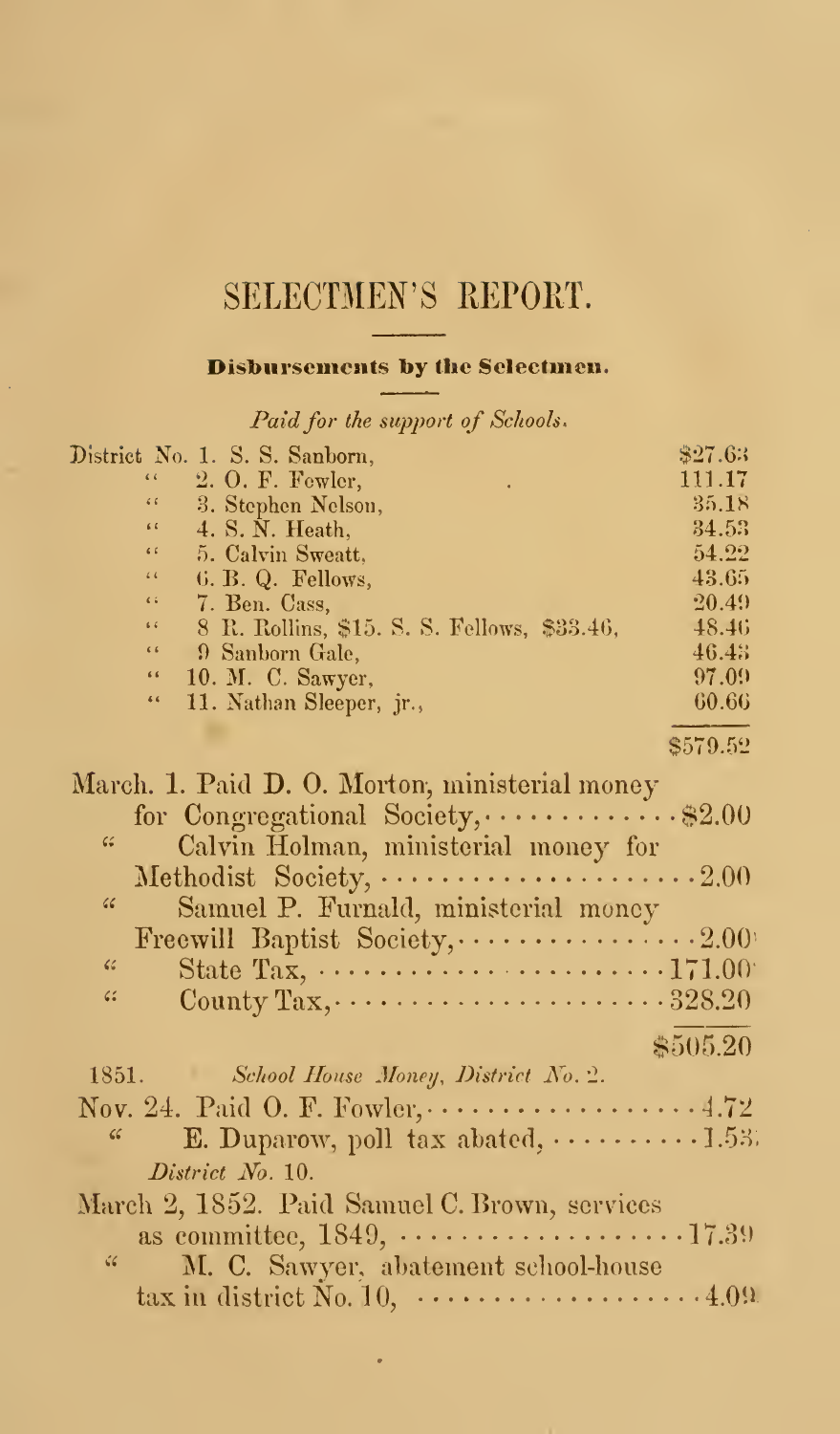| 4                                                                                               |
|-------------------------------------------------------------------------------------------------|
| March 2, Reuben Rollins,  10.00                                                                 |
| 21.48                                                                                           |
| District No. 9.                                                                                 |
| Oct. 25, 1851. Paid John Hastings, Gilman In-                                                   |
| galls, jr., S. T. W. Sleeper, building com-                                                     |
|                                                                                                 |
| District No. 4.                                                                                 |
| Oct. 28, 1851. Paid J. M. R. Emmons,  10.00                                                     |
| Repairing Highways and Bridges.<br>1851.                                                        |
| June 28. Paid J. F. Kendall, for lumber, $\,\ldots\ldots\,26.10$                                |
| $\epsilon$<br>Sevrens $\&$ Favour, for plank and lumber, 30.51                                  |
| 30. Sam'l H. Rollins, for lumber, $\cdots \cdots \cdots 16.56$<br>Aug.                          |
| $\epsilon$<br>O. S. Hall for labor on bridge, $\cdots \cdots \cdots \cdots 75$                  |
| 44<br>E. W. Cheney, for building bridge, $\cdots$ 20.83                                         |
| 66<br>Drake & Wells, for plank, $\cdots \cdots \cdots 10.87$                                    |
| 66<br>Aaron Kidder, plank, $\cdots \cdots \cdots \cdots \cdots 15.00$                           |
| Oct. 25. Gould & Heath, iron work on bridge, $\cdots$ 2.36                                      |
|                                                                                                 |
| 66<br>Elijah Sanborn, labor, $\cdots \cdots \cdots \cdots \cdots 50$                            |
| Stephen Nelson, work on road, $\cdots \cdots 12.66$<br>$\epsilon$                               |
| Sam'l H. Rollins, work and lumber, $\cdots$ 5.93<br>44                                          |
| Jonathan E. Sleeper, labor, $\cdots \cdots \cdots 3.00$<br>66                                   |
| Dec. 17. Luther Fellows, labor, $\cdots \cdots \cdots \cdots \cdots 2.50$                       |
| 27. Osmond Gale, for stone, $\cdots\cdots\cdots\cdots 2.00$<br>$\zeta \zeta$                    |
| John Hastings, ${\rm labor}, \ldots \ldots \ldots \ldots \ldots \ldots 7.00$<br>4<br>$\epsilon$ |
| Jan. 31. 1852. Nathan Sleeper, jr., labor,  5.55                                                |
| 21. John W. Sanborn, for lumber, $\cdots \cdots 3.00$<br>Feb.                                   |
| 66<br>House & Ainsworth, sharpening drills, $\cdots$ 90                                         |
| Drake & Wells, plank, $\cdots \cdots \cdots \cdots 2.40$<br>$\epsilon$                          |
| 25. Lovejoy & Kelley, $\dots\dots\dots\dots\dots\dots\dots 25$<br>66                            |
| Noah Horn, labor, $\dots\dots\dots\dots\dots\dots\dots\dots50$<br>$\epsilon$                    |
| Sevrens & Favor, lumber, $\cdots$ $\cdots$ $\cdots$ 13.24<br>66                                 |
| Joseph Kidder, labor, 1.15<br>Mar. 2.                                                           |
| H. T. Sevrens, labor, 2.25<br>$\sqrt{2}$                                                        |
| H. T. Sevrens, powder,  3.37<br>66                                                              |
| John Hastings, labor on road, $\cdots \cdots \cdots 1.58$<br>66                                 |
| \$198.26                                                                                        |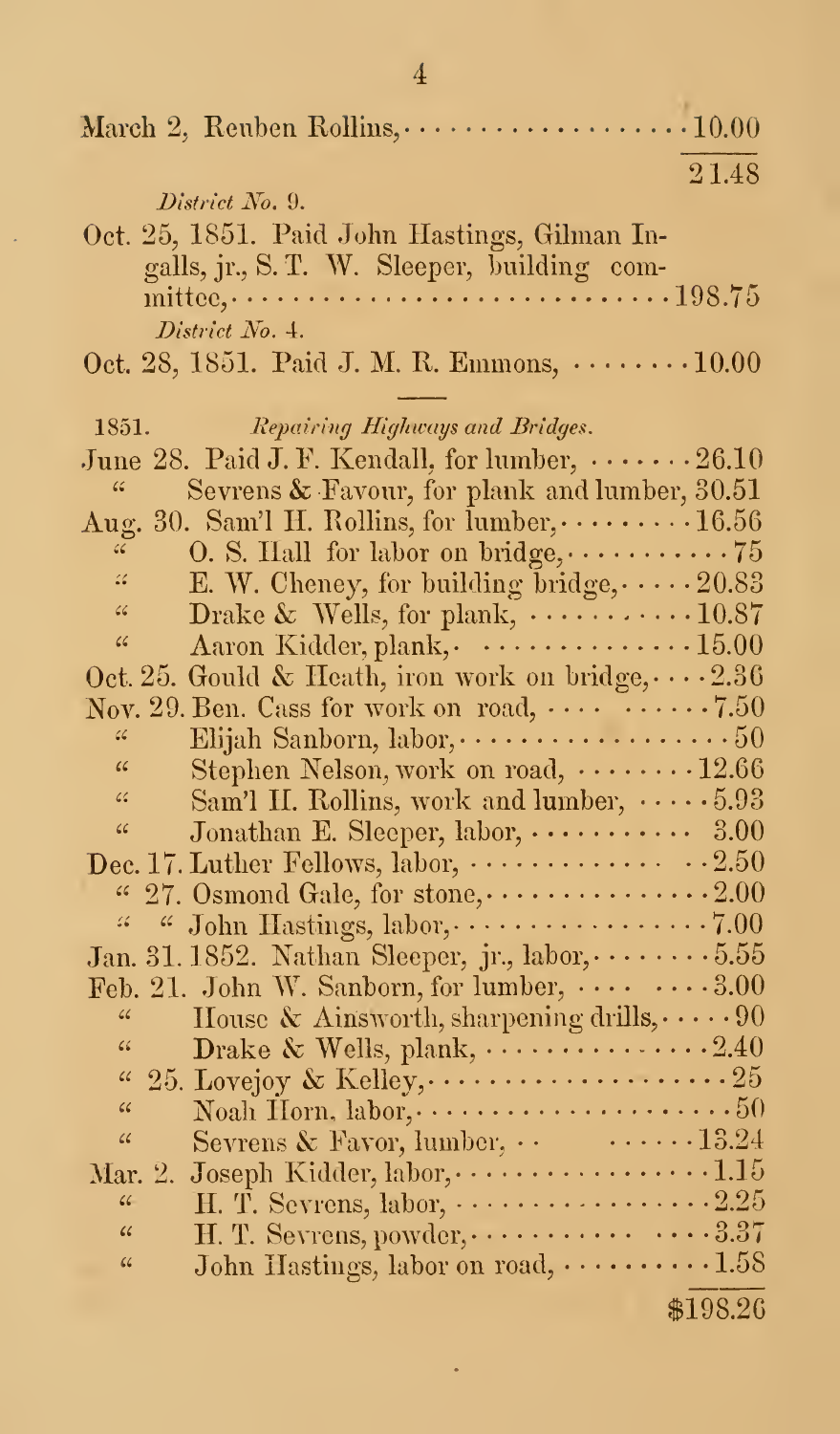## 1851. CURRENT EXPENSES.

| Mar. 15. Paid Samuel C. Brown for reports, $\,\cdots\,12.25$                                                                         |  |
|--------------------------------------------------------------------------------------------------------------------------------------|--|
| 66.<br>Geo. M. Cavis, register and alphabet, $\cdots$ 4.62                                                                           |  |
| Oct. 28. Levi Bartlett, road damages, $\cdots \cdots \cdots 25.50$<br>$\sqrt{2}$                                                     |  |
| $\zeta \zeta$                                                                                                                        |  |
| D. O. Morton, road damages, $\cdots \cdots \cdots 40.00$<br>66                                                                       |  |
| Frederick Bartlett, road damages, $\cdots \cdots 3.00$                                                                               |  |
| Dec. 17. Amos Webster, damage on road, $\cdots\cdots\cdots5.00$<br>27. E. G. Wilson, horse-hire, $\cdots \cdots \cdots \cdots 10.16$ |  |
| Jan. 21, 1852. J. T. Sandford, enrolling soldiers, $\cdots 1.00$                                                                     |  |
| N. B. Bryant, for road business, $\cdots \cdots \cdots 7.05$                                                                         |  |
|                                                                                                                                      |  |
| $\zeta\zeta$<br>S. Cavis, for powder, $\&c., \ldots \ldots \ldots \ldots 1.16$                                                       |  |
| $\epsilon$<br>M. C. Sawyer, stationery, $\cdots \cdots \cdots 4.49$                                                                  |  |
| $\epsilon$<br>J. S. Chase, medical attendance on A.                                                                                  |  |
| Hutchinson, county pauper, $\cdots \cdots \cdots \cdots 2.67$                                                                        |  |
|                                                                                                                                      |  |
| Town Officers' Bills.<br>1852.                                                                                                       |  |
| Mar. 2.<br>Paid G. M. Cavis, services as Town Clerk, 15.00                                                                           |  |
| $\zeta\,\zeta$<br>S. Cavis, services as Town Treasurer, $\cdots$ 10.00                                                               |  |
| $\epsilon$<br>Reuben Rollins, collecting taxes, $\cdots \cdots 26.90$<br>66                                                          |  |
| M. C. Hoyt, Sup. School Committee,  19.25<br>$\epsilon$                                                                              |  |
| N. B. Bryant, 12.00<br>$\mathcal{C}_{\bullet}$                                                                                       |  |
|                                                                                                                                      |  |
| \$228.05                                                                                                                             |  |
| 1851. Nathan Sleeper jr.'s bill of services as Selectman:                                                                            |  |
|                                                                                                                                      |  |
|                                                                                                                                      |  |
| $4$ days taking inventory, $\cdots \cdots \cdots \cdots 4.00$<br>$\Lambda$ pr. 5.                                                    |  |
| $44$ 10. 5 days making taxes and other business, $.5.50$                                                                             |  |
| $\epsilon$<br>15. 2 days appointing town officers, $\cdots \cdots 2.00$                                                              |  |
| $\mathcal{C}^{\mathcal{C}}$                                                                                                          |  |
|                                                                                                                                      |  |
|                                                                                                                                      |  |
|                                                                                                                                      |  |
|                                                                                                                                      |  |
|                                                                                                                                      |  |
|                                                                                                                                      |  |

 $\Delta \sim$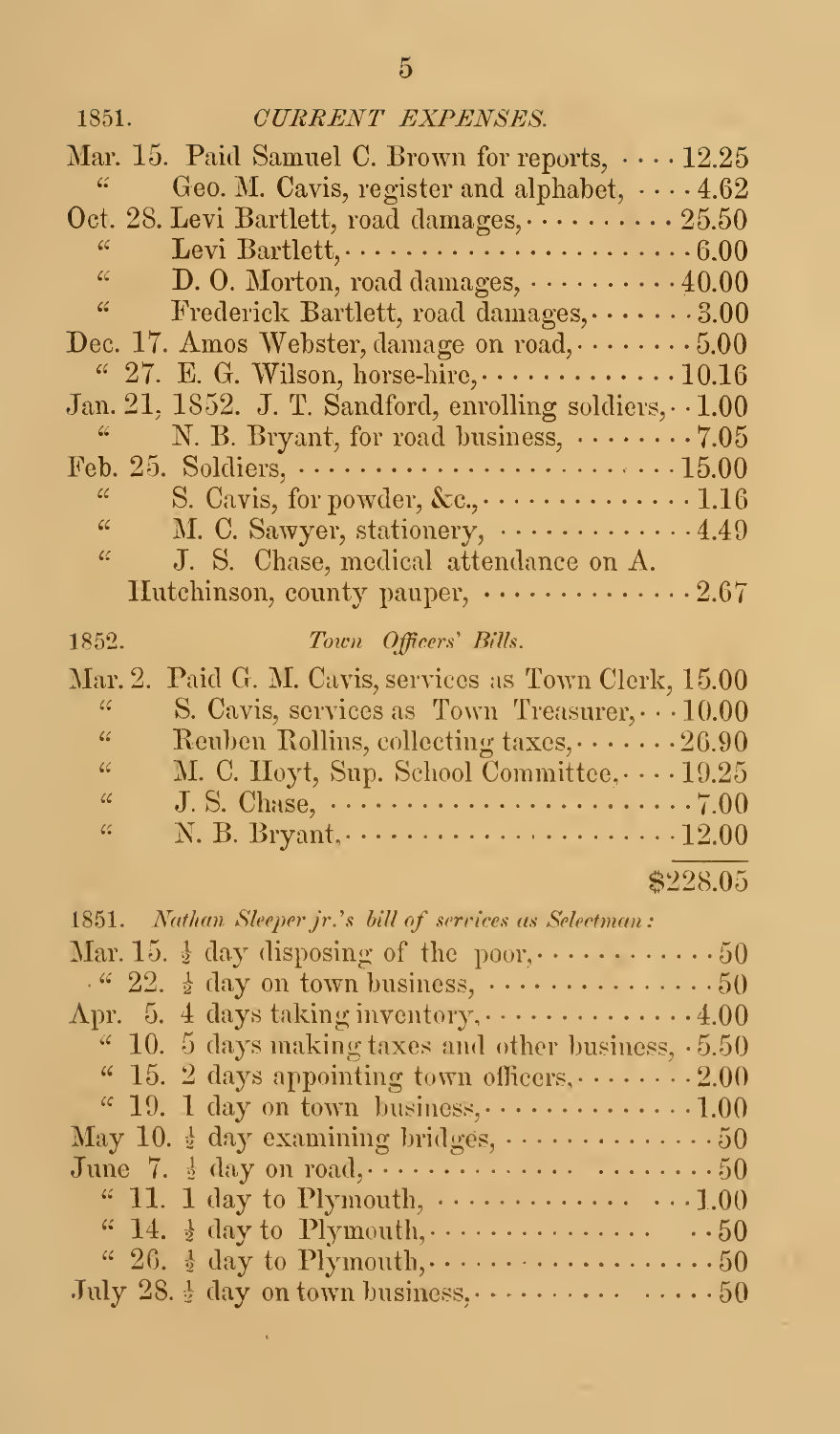| Aug. 2. 1 day to Bridgewater, $\cdots \cdots \cdots \cdots 1.00$                                                                             |
|----------------------------------------------------------------------------------------------------------------------------------------------|
|                                                                                                                                              |
|                                                                                                                                              |
| " $19. \frac{1}{2}$ day to Haverhill, $\cdots \cdots \cdots \cdots \cdots \cdots 50$                                                         |
| " 20. 1 day to Meredith for counsel, $\cdots \cdots \cdots 1.00$                                                                             |
|                                                                                                                                              |
|                                                                                                                                              |
| 27. 1 day giving orders, $\cdots \cdots \cdots \cdots 1.00$<br>$\epsilon$                                                                    |
|                                                                                                                                              |
| Nov. 1 day to Wentworth, $\cdots \cdots \cdots \cdots 1.00$                                                                                  |
| $4 \ \mathrm{days}$ to $\mathrm{Plymouth},\cdots\cdots\cdots\cdots\cdots\cdots 4.00$                                                         |
|                                                                                                                                              |
|                                                                                                                                              |
| Feb. 25. 1 day giving orders, $\cdots \cdots \cdots \cdots 1.00$                                                                             |
| Mar. 2. 1 day on settlement, $\cdots$ 1.00                                                                                                   |
| 4. $2\frac{1}{2}$ days making report, &c., 2.50<br>66                                                                                        |
| \$36 50                                                                                                                                      |
| 1851. Samuel H. Rollins's bill of services as Selectman:                                                                                     |
| Mar. 15. $\frac{1}{2}$ day disposing of the poor,<br>50                                                                                      |
| $\mathcal{C}$<br>$\sqrt{2}$<br>$44$ 22. $\frac{1}{2}$ day<br>$50\,$                                                                          |
| Apr. 5. 4 days taking and regulating invoice,<br>400                                                                                         |
| " 10. 5 days making taxes and warrants,<br>5 00                                                                                              |
| " 14. $\frac{1}{2}$ day appointing town officers,<br>50                                                                                      |
| $\frac{4}{3}$ 15. $\frac{1}{2}$ day and eash paid out,<br>87                                                                                 |
| $44 \t19. \tfrac{1}{2}$ day<br>50                                                                                                            |
| " 29. Recording taxes,<br>300                                                                                                                |
| May 10. $\frac{1}{2}$ day on town business,<br>$50\,$                                                                                        |
| 50<br>June 7. $\frac{1}{2}$ day on road,                                                                                                     |
| $`` 14. \frac{1}{2}$<br>66<br>$50\,$                                                                                                         |
| $\sqrt{2}$<br>$426. \frac{1}{2}$<br>$50\,$                                                                                                   |
| <b>100</b><br>July 14. 1 day on town business,                                                                                               |
| 66<br>1.00<br>Aug. 8. 1                                                                                                                      |
| $-66$<br>$\frac{a}{30}$ , $\frac{1}{2}$<br>50                                                                                                |
| Sept. 27. $\frac{1}{2}$ day laying out road,<br>50                                                                                           |
| Oct 25. $\frac{1}{2}$<br>50<br>$\begin{array}{ccc}\n\frac{1}{2} & & \cdots \\ & & \cdots \\ & & & \cdots\n\end{array}$                       |
| e d<br>50                                                                                                                                    |
| $\epsilon$<br>50<br>$\ddot{\phantom{0}}$                                                                                                     |
| $\frac{1}{29}$ . $\frac{1}{2}$<br>Nov. 29. $\frac{1}{2}$<br>Dec. 27. $\frac{1}{2}$<br>Jan. 31. 1852. $\frac{1}{2}$<br>50<br>$\epsilon$<br>50 |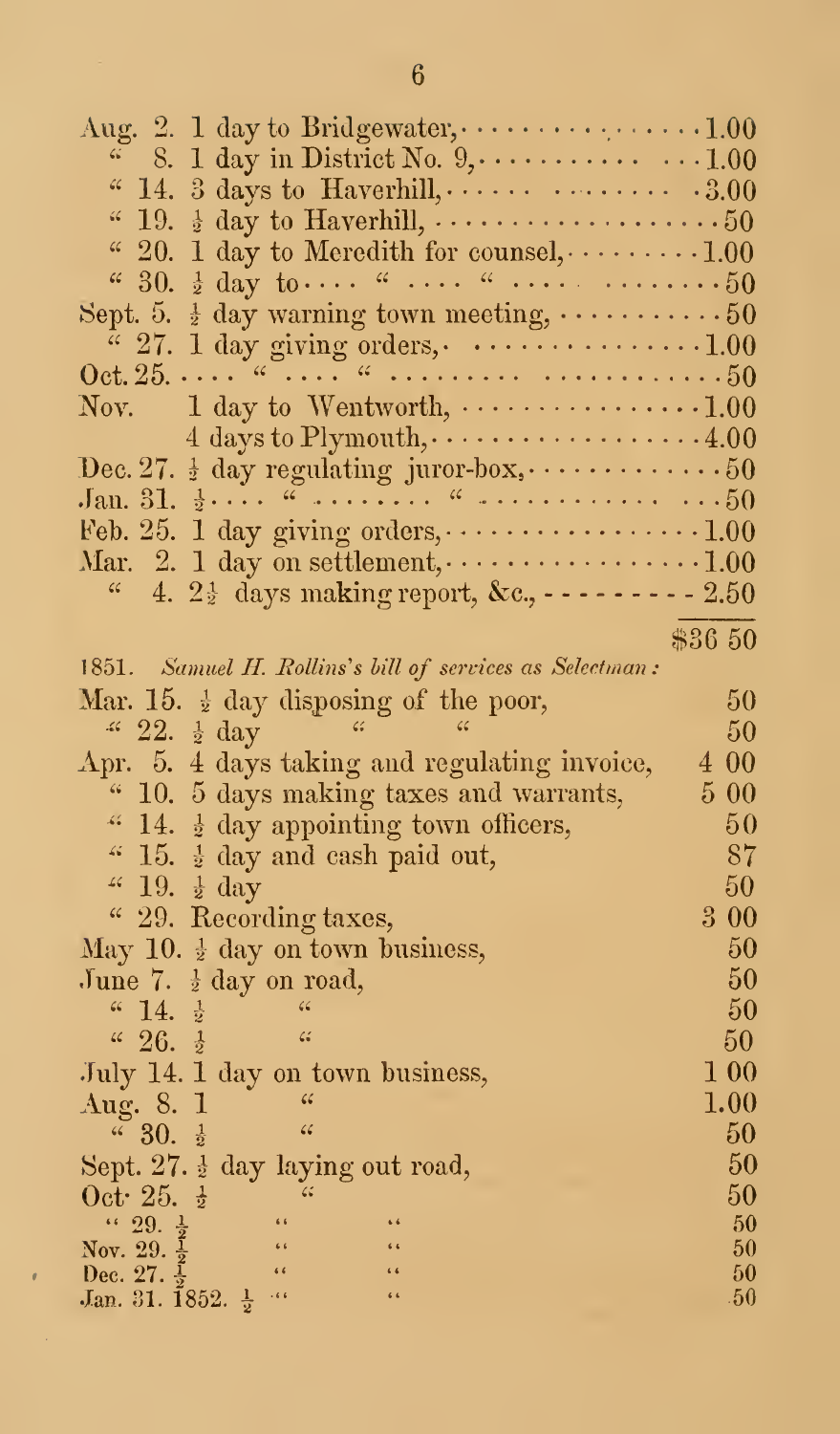|                              | Feb. 21. 2 days making check-list and warning town meeting                                                                                     |                    |              |
|------------------------------|------------------------------------------------------------------------------------------------------------------------------------------------|--------------------|--------------|
|                              | and other business,                                                                                                                            |                    | $2\;00$      |
|                              | " 25. 1 day on town business,                                                                                                                  |                    | $1\;00$      |
|                              | Mar. 4. 3 days making report and other business,                                                                                               |                    | $3\;00$      |
| $66^\circ$                   | $\frac{1}{2}$                                                                                                                                  |                    | $50\,$       |
|                              |                                                                                                                                                | \$28 37            |              |
| 1851.                        |                                                                                                                                                |                    |              |
|                              | H. T. Sevrens, services as Selectman.                                                                                                          |                    |              |
| Mar. 15.                     | $\frac{1}{2}$ day disposing of the poor,                                                                                                       |                    | $50\,$       |
| $\bullet$ 6 $-$              | 22.                                                                                                                                            |                    | 50           |
| $\Lambda$ pril 4.<br>46      | 4 days taking invoice,                                                                                                                         |                    | 400          |
| $\mathcal{L}(\mathcal{L})$   | 10.<br>5 days making taxes and warrants,                                                                                                       |                    | 500          |
| 4.4 <sub>1</sub>             | 14.<br>$\frac{1}{2}$ day appointing town officers,                                                                                             |                    | 50           |
| $\mathcal{C}(\mathcal{L})$   | 15.<br>19.                                                                                                                                     |                    | 50           |
| $\mathcal{L}(\zeta)$ .       | 29.                                                                                                                                            |                    | $50\,$<br>50 |
|                              | 66                                                                                                                                             |                    |              |
| May 10.<br>6.6               |                                                                                                                                                |                    | 50           |
| $\sqrt{2}$                   | 11.<br>$\frac{1}{2}$ day on small pox,<br>12.<br>6.6<br>$\overline{4}$ $\overline{4}$                                                          |                    | 50<br>$50\,$ |
| June 7.                      | $\frac{1}{2}$ day on road,                                                                                                                     |                    |              |
| $\epsilon$                   | $\epsilon$<br>$\epsilon$<br>14.                                                                                                                |                    | $50\,$<br>50 |
| $\zeta/\zeta$                | $\ddot{\phantom{a}}$<br>26.<br>$\epsilon$                                                                                                      |                    | 50           |
|                              |                                                                                                                                                |                    | 1 00         |
| $July$ 14.                   | I day on town business,<br>1                                                                                                                   |                    | 1 00         |
| Aug. 8.<br>$(1)$ 30.         |                                                                                                                                                |                    | $50\,$       |
|                              | $\frac{1}{2}$ day on town business,<br>$\frac{1}{2}$ day laying out road,                                                                      |                    |              |
| Sept. 27.                    |                                                                                                                                                |                    | 50<br>$50\,$ |
| Oct. 21.<br>66 <sup>2</sup>  | 25.                                                                                                                                            |                    |              |
| $\mathcal{L}(\mathcal{L})$ . | 29.                                                                                                                                            |                    | 50<br>$50\,$ |
| Nov. 29.                     | $\frac{2}{3}$ day inying or<br>$\frac{1}{2}$ day on road,<br>$\frac{1}{2}$<br>$\frac{1}{2}$<br>$\frac{1}{2}$<br>$\frac{1}{2}$<br>$\frac{1}{2}$ |                    | $50\,$       |
| Dec. 27.                     |                                                                                                                                                |                    | $50\,$       |
| Jan. 31.                     |                                                                                                                                                |                    | 50           |
| Feb. 22.                     | $2$ days making check-list and warning town-meeting,                                                                                           |                    |              |
|                              | and other business,                                                                                                                            |                    | 200          |
| $\rightarrow$ 6 $-$          | 25.<br>1 day on town business,                                                                                                                 |                    | <b>100</b>   |
| Mar. $4.$                    | 3 days making report and other business.                                                                                                       |                    | $3\;00$      |
|                              | $\frac{1}{2}$                                                                                                                                  |                    | 50           |
|                              |                                                                                                                                                |                    |              |
|                              |                                                                                                                                                | \$2750             |              |
|                              | Abatement of Taxes.                                                                                                                            |                    |              |
|                              |                                                                                                                                                |                    |              |
|                              | Paid Samuel H. Rollins, 1848,                                                                                                                  |                    | 11 17        |
|                              | " James Mushgrove, 1851,                                                                                                                       |                    | 158          |
|                              | " E. Duparow, poll tax,                                                                                                                        |                    | 165          |
|                              |                                                                                                                                                | S <sub>14</sub> 40 |              |
| 1851                         | <b>SUPPORT OF THE POOR.</b>                                                                                                                    |                    |              |
|                              |                                                                                                                                                |                    |              |
|                              | Aug. 30. Paid Samuel Page, for making Coffin for Betsey                                                                                        |                    |              |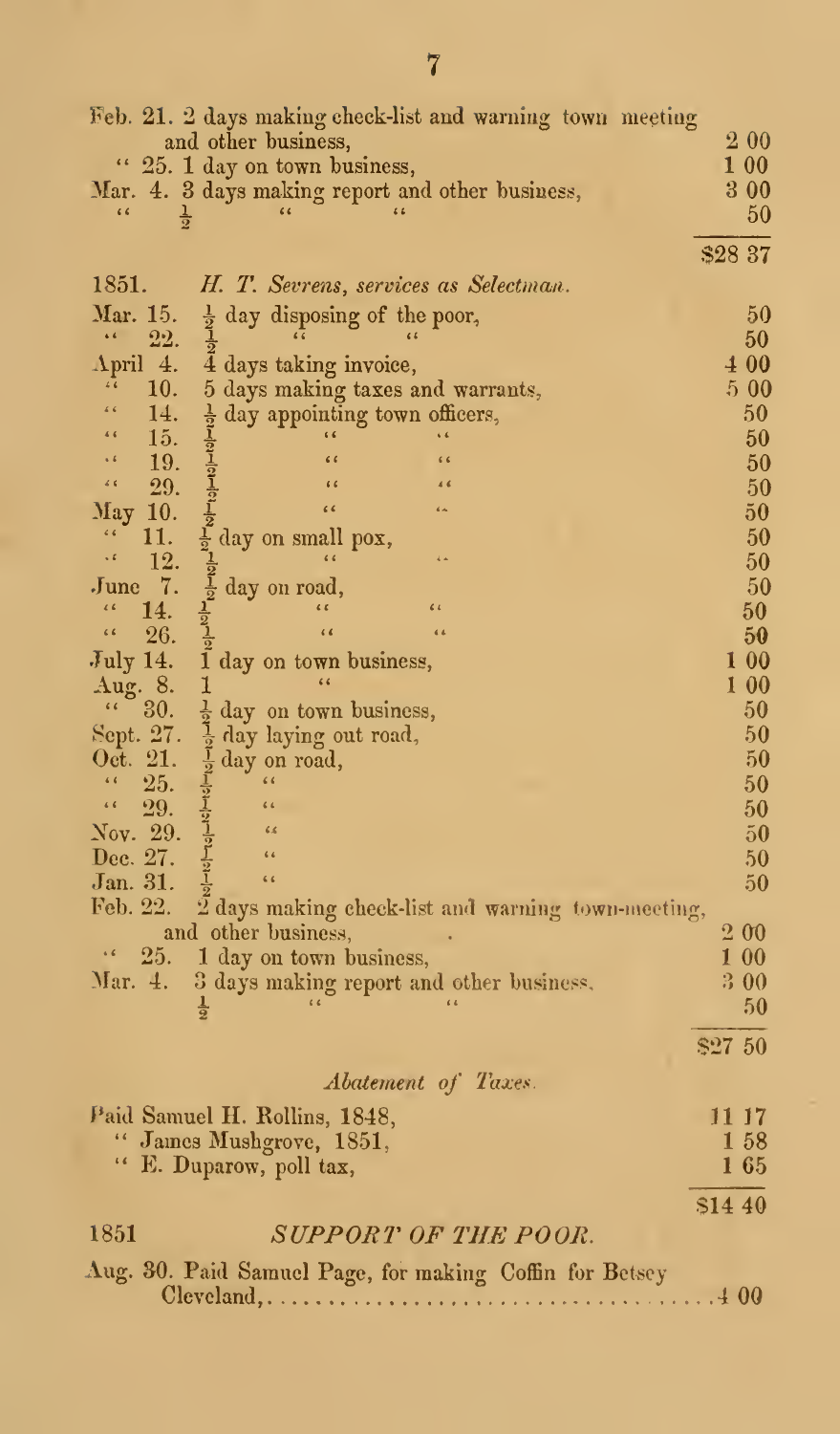|     | Alexander Tyrrell's widow, 25 56                                                   |
|-----|------------------------------------------------------------------------------------|
|     | Oct. 25. Miss R. S. Blaisdell, for Betsey Cleveland's robe, $\dots$ 2 15           |
|     | Nov. 26. J. F. Kendall, for board and moving Mary Allen $\dots$ 2.00               |
|     | Feb. 21. Stephen Nelson, support of Polly Lowell, $\dots \dots 31$ 20              |
|     | Isaac K. George, for rent of the Hutchinson place, 2000                            |
|     | C. P. Fellows, support of J. Fellows and Betsey                                    |
|     |                                                                                    |
|     | John W. Sanborn, support of Mary Ann Gurdy,  46 80                                 |
|     |                                                                                    |
|     | Feb. 25. S. Cavis, sundries, wood, &c., for S. Simonds, $\dots$ 37. 79             |
| 66  | Sevrens & Favor, for wood, $\ldots \ldots \ldots \ldots \ldots \ldots \ldots 2$ 33 |
| 66  |                                                                                    |
| 66  | S. Cavis, sundries for David Eaton, 6 99                                           |
| 6.4 |                                                                                    |
| 66  | S. Cavis, clothing for Daniel Hoyt,  227                                           |
| 66  | Ira Edgerly, digging grave for B. Cleveland,  100                                  |
| 6.6 | S. Cavis, by order of A. Kidder, for the support of                                |
|     |                                                                                    |
| 66  | Aaron Kidder, for support of Mary Allen,  38 51                                    |
|     |                                                                                    |

#### \$37472

### 1851.

#### Small Pox bills.

|                                | June 28. Paid Sybil Watts, for nursing S. Huse, 13 00                                      |
|--------------------------------|--------------------------------------------------------------------------------------------|
|                                |                                                                                            |
| $\mathcal{L}(\mathcal{L})$     | O. F. Fowler, for pest house rent,     10 00                                               |
|                                | D. Brainard, taking care of Huse, $\dots \dots \dots \dots \dots \dots 1$ 00               |
| $\langle \zeta, \zeta \rangle$ | <b>J. S.</b> Chase, medical attendance, $\ldots \ldots \ldots \ldots \ldots \ldots 13\ 50$ |
|                                |                                                                                            |
| $\epsilon$ $\epsilon$          |                                                                                            |
| $\epsilon$ $\epsilon$          |                                                                                            |
| 6.6                            | H. T. Sevrens, sundries for Huse, $\ldots$ $\ldots$ 3 77                                   |
|                                |                                                                                            |
|                                | <b>S60 73</b>                                                                              |

### The Selectmen credit the town for the year ending Marcls  $\qquad \qquad$ 1 $852^{},$  as follows :  $\hskip1cm$

| By list of taxes assessed in April, $1851, \ldots \ldots \ldots \ldots \ldots 1773881$ |
|----------------------------------------------------------------------------------------|
|                                                                                        |
|                                                                                        |
|                                                                                        |
|                                                                                        |
|                                                                                        |
|                                                                                        |
|                                                                                        |
| " Samuel H. Rollins, paid non-resident highway tax,  9 09                              |
| <sup>64</sup> Reuben Rollins,  "  "  "  17 50                                          |
|                                                                                        |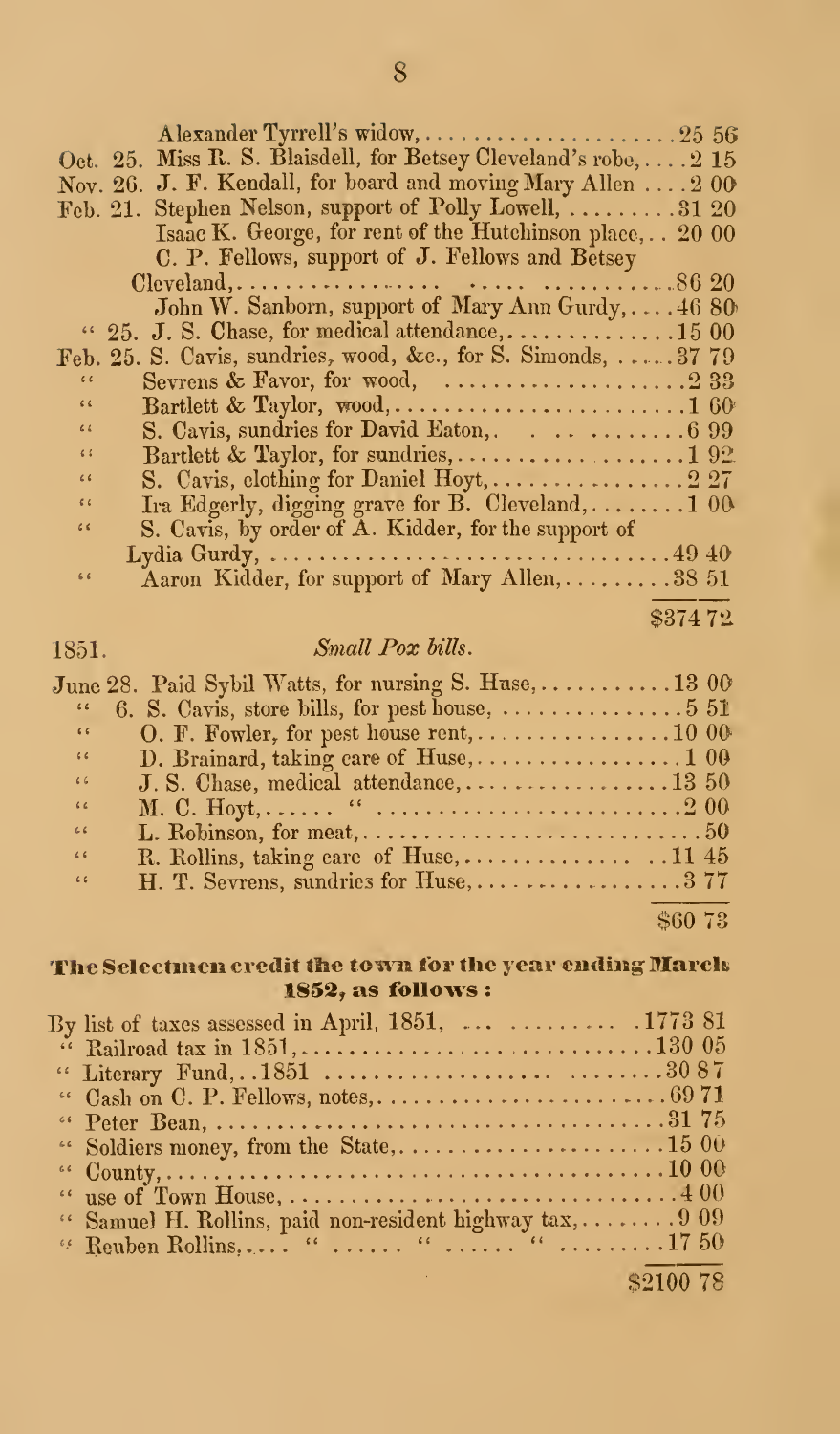| Total amount of disbursements, \$2289 67<br>Total amount of receipts, 2100 78                           |                     |
|---------------------------------------------------------------------------------------------------------|---------------------|
| \$188 89                                                                                                |                     |
| <i>Estimated Debts against the Town, March, 1852.</i>                                                   |                     |
|                                                                                                         |                     |
| School money unappropriated.                                                                            |                     |
| District No. $2, \ldots, \ldots, \ldots, \ldots, \ldots, \ldots, \ldots, \ldots, 51\;00$<br>c.c.        |                     |
|                                                                                                         | \$689.74            |
| Back Standing Orders of 1850, to March 11, 1851, and notes paid.                                        |                     |
| 1851. Town Treasurer,                                                                                   | Cr. .               |
| Mar. 25. J. S. Chase, cash and orders, $\,\ldots\ldots\ldots\ldots\ldots\ldots\,123\,00$                |                     |
| $\rm{July}$ $24.$ $\rm{Cash}, \ldots. \ldots. \ldots. \ldots. \ldots. \ldots. \ldots. \ldots. \ 25\ 00$ |                     |
| Sept. 4. J. M. R. Emmons, on note, 111 97                                                               |                     |
| Oct. 9. Levi Bartlett, on note, 218 30                                                                  |                     |
|                                                                                                         | S <sub>478</sub> 27 |

Schedule of Notes and Claims due the Town, March, 1852.

| NAMES. DATES. PRINCIPAL. INTEREST. AM'T DUE                                                                                                                                                                                               |                         |                                                                                                               |
|-------------------------------------------------------------------------------------------------------------------------------------------------------------------------------------------------------------------------------------------|-------------------------|---------------------------------------------------------------------------------------------------------------|
| U. P. Fellows, Apr. 10, 1848 \$100 00 \$25 36 \$125 36                                                                                                                                                                                    |                         |                                                                                                               |
|                                                                                                                                                                                                                                           |                         |                                                                                                               |
| $\begin{array}{ccccccccc}\n\alpha & \dots & \dots & \alpha & \dots & 100 & 00 & \dots & 25 & 36 & \dots & 125 & 36 \\ \vdots & \dots & \dots & \dots & \dots & \dots & 100 & 00 & \dots & 24 & 61 & \dots & \dots & 49 & 61\n\end{array}$ |                         |                                                                                                               |
| Tim. WigginOct. 31. $18499001261026$                                                                                                                                                                                                      |                         |                                                                                                               |
| B. Q. Fellows, } Mar. 1. 185118 001 0819 08<br>G. Ingalls, Jr. } Mar. 1. 185118 001 0819 08                                                                                                                                               |                         |                                                                                                               |
| Reuben Lowell. June 22. 1843 150 00 98 64 248 64                                                                                                                                                                                          |                         |                                                                                                               |
|                                                                                                                                                                                                                                           |                         |                                                                                                               |
| D. Sleeper,Dec. 1. 1849 3 07 3 07                                                                                                                                                                                                         |                         |                                                                                                               |
| G. Ingalls, Jr. Nov. 20. 1832. 100 00 . 6 00 . 106 00                                                                                                                                                                                     |                         |                                                                                                               |
| A. Cheney,May 7. 185047 005 1752 17                                                                                                                                                                                                       |                         |                                                                                                               |
| J. S. Chase,  . Mar. 4. $1852$ 100 00                                                                                                                                                                                                     |                         |                                                                                                               |
|                                                                                                                                                                                                                                           |                         |                                                                                                               |
|                                                                                                                                                                                                                                           |                         |                                                                                                               |
| Money in the Collector's hands, year 1851,  100 00                                                                                                                                                                                        |                         |                                                                                                               |
|                                                                                                                                                                                                                                           |                         |                                                                                                               |
| Amount of the debts of the town, $\dots$ $689\ 74$                                                                                                                                                                                        |                         |                                                                                                               |
| Which is respectfully submitted,                                                                                                                                                                                                          |                         |                                                                                                               |
|                                                                                                                                                                                                                                           | NATHAN SLEEPER, Jr.,    |                                                                                                               |
|                                                                                                                                                                                                                                           | SAMUEL H. ROLLINS,      | $\begin{array}{c}\n\left\{\begin{array}{c}\n\text{Selectionen} \\ \text{of}\n\end{array}\right.\n\end{array}$ |
|                                                                                                                                                                                                                                           | H. T. SEVRENS, New York |                                                                                                               |
| Bristol, March 4, 1851.                                                                                                                                                                                                                   |                         |                                                                                                               |

.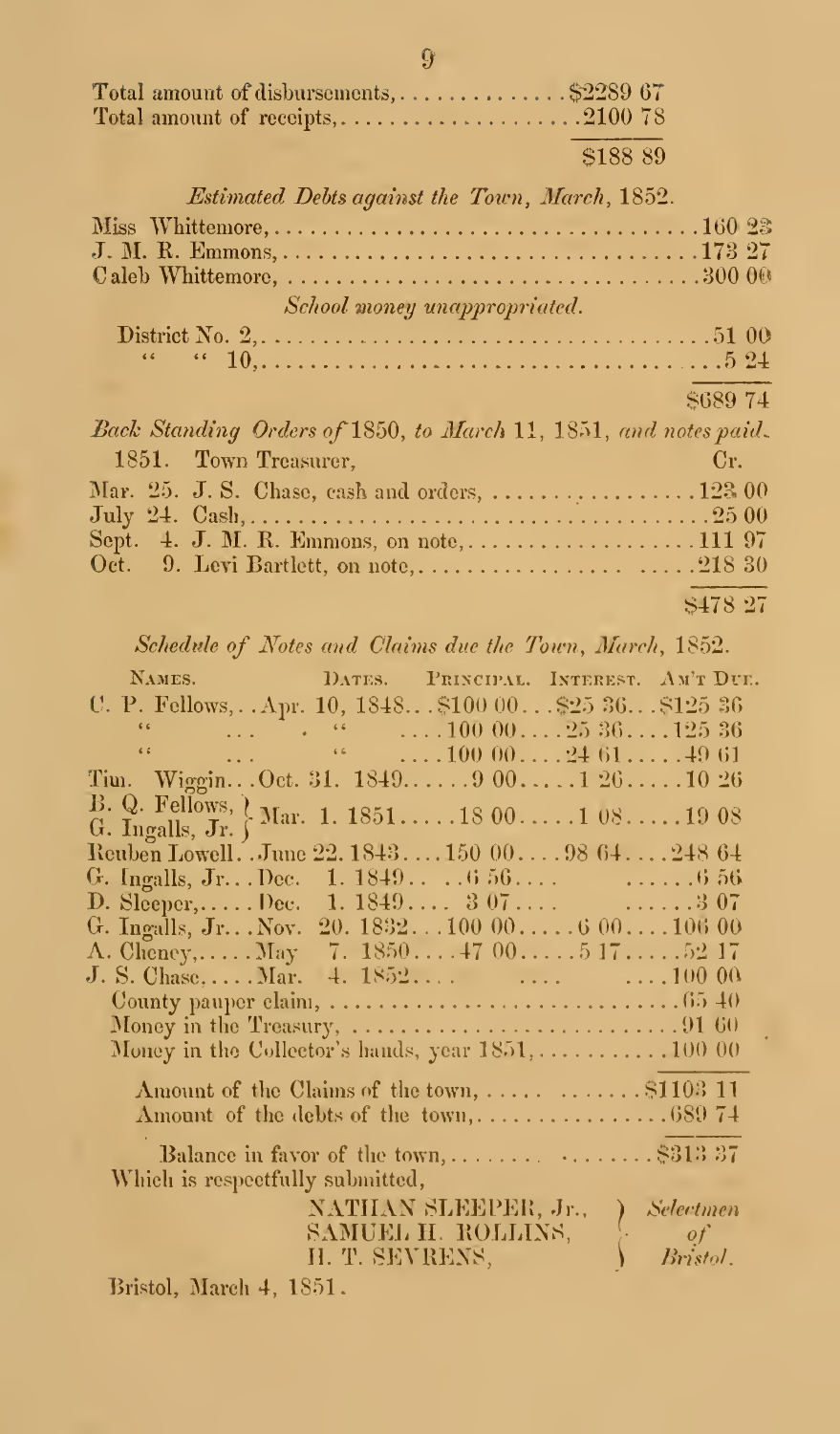### REPORT

#### 0¥ THE

## SUPERINTENDING SCHOOL COMMITTEE,

For the Town of Bristol the Year ending March 9, 1852.

The general deportment of our schools, with one or two exceptions, has been good. In districts 6 and 7, there has not been that general satisfaction given by the teachers which is desirable. How much of the fault is to be attributed to the teacher, scholar, and parent your committee can hardly determine. They cannot say that either are faultless. The schools in districts  $2, 9$  and 11, have been decidedly improved and rank among our best. Districts 1, 3, 4, 5 and 10, have in most instances maintained their former good character, while in some it has been exceeded.

Superintending School Committee.—It has been the intention of the committee to visit every school at or near its beginning, and at or near its close ; and to make such other occasional visits, as circumstances permitted or necessity required. At our first visit it has been our practice to note the general character of the school, method of in struction, &c., and to make such suggestions in relation to books, discipline, classification, and the like as was thought practicable and for the interest and best good of the school; to point out the great importance of an education, the vast amount of time and money expended in obtaining it, and the utter imbecility of man without it ; at our oc casional visits to con'ect errors and to encourage in meritorious pro gress; and at our last visit, to make a careful and critical examination of the school in the studies attended to.

Prudential Committee.—The prudential committee is the grand pioneer in our common schools. To him we look to provide us with •competent and energetic teachers. The solicitous feelings for nieces,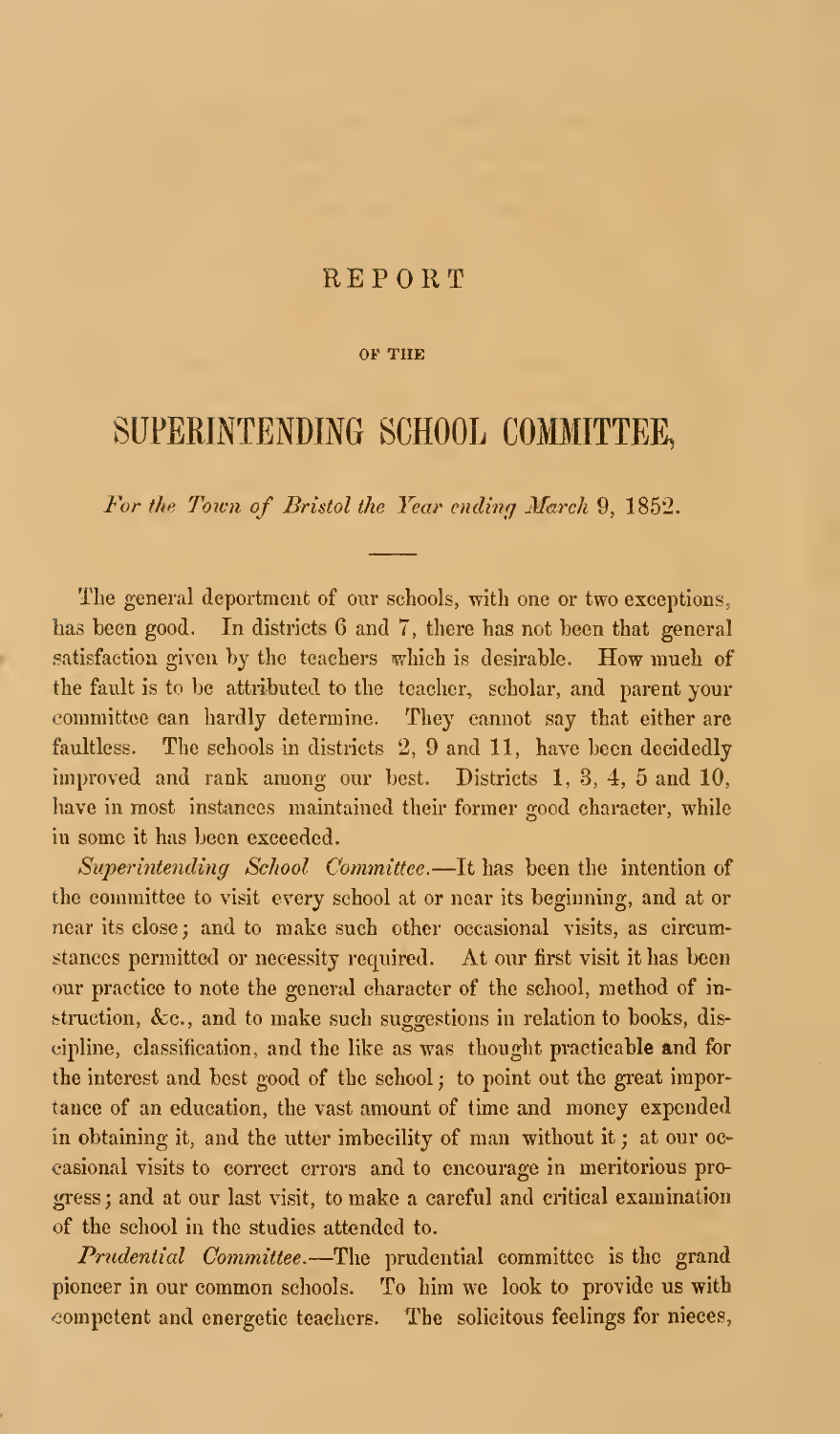nephews, cousins, and friends in general, not to mention family patronage, should all be sacrificed on the shrine of the district's good. No one should be engaged as teacher when there is <sup>a</sup> shade of doubt as to their competency to manage your school. No teacher should be hired on the principle " if you can get a certificate." The Pamphlet Laws, which are to be found with the clerk of every district, point out the special duties of the prudential committee.

Parents and Guardians.—As the prudential committee is the pioneer, so the parents and guardians are the chief proprietors of the soil. It is for them to see to it, that their common school interests are looked after by men of known ability, who are interested in the cause, and who will engage a thorough and systematic instructor. And when your school is once in operation, see to it that your servant, the teacher, does his whole duty. Do not let the first fortnight pass with out finding you at the school-room, and as often as once a week thereafter. Who of you, if you had entrusted to an experienced hand, the feeding and training of a splendid horse or a valuable pair of oxen, which you wished to exhibit at your State Agricultural Fair, would fail to see them every day, to note their bettered condition and their improvement in pulling. O! "ye blind leaders of the blind," of how much more importance is the expansion and right culture of the immortal intellect of your child, than is the growth of the skin, the gloss of the hair, or the strength of the muscle of your pettied brutes. Visit your schools : thereby encouraging your scholars and stimulat ing the energies of your teacher. Let not another year pass without seeing every parent and guardian at the district school, at least once every term.

Teachers.—Yours is <sup>a</sup> high and <sup>a</sup> noble calling, big with responsibility, and requires a faithful discharge of your important trust. To you is entrusted the moulding, and in many respects the maturing of that noble conception of a Supreme Being, the human intellect. But how can you do this unless your own minds have been matured by long and diligent study? How can the potter fashion the plastic clay, unless he has a perfect pattern impressed on his own brain? How can you teach others to reason, unless you have first learned to think <sup>Y</sup> How can you explain abstract principles, unless you are master of ele mentary bodies? How is it possible for an individual to be a thorough instructor, unless he be a thorough scholar ?

DISTRICT NO. 1.—One term during the year: taught ten weeks by Miss Angeline D. Smith; whole number of scholars, nine ; aver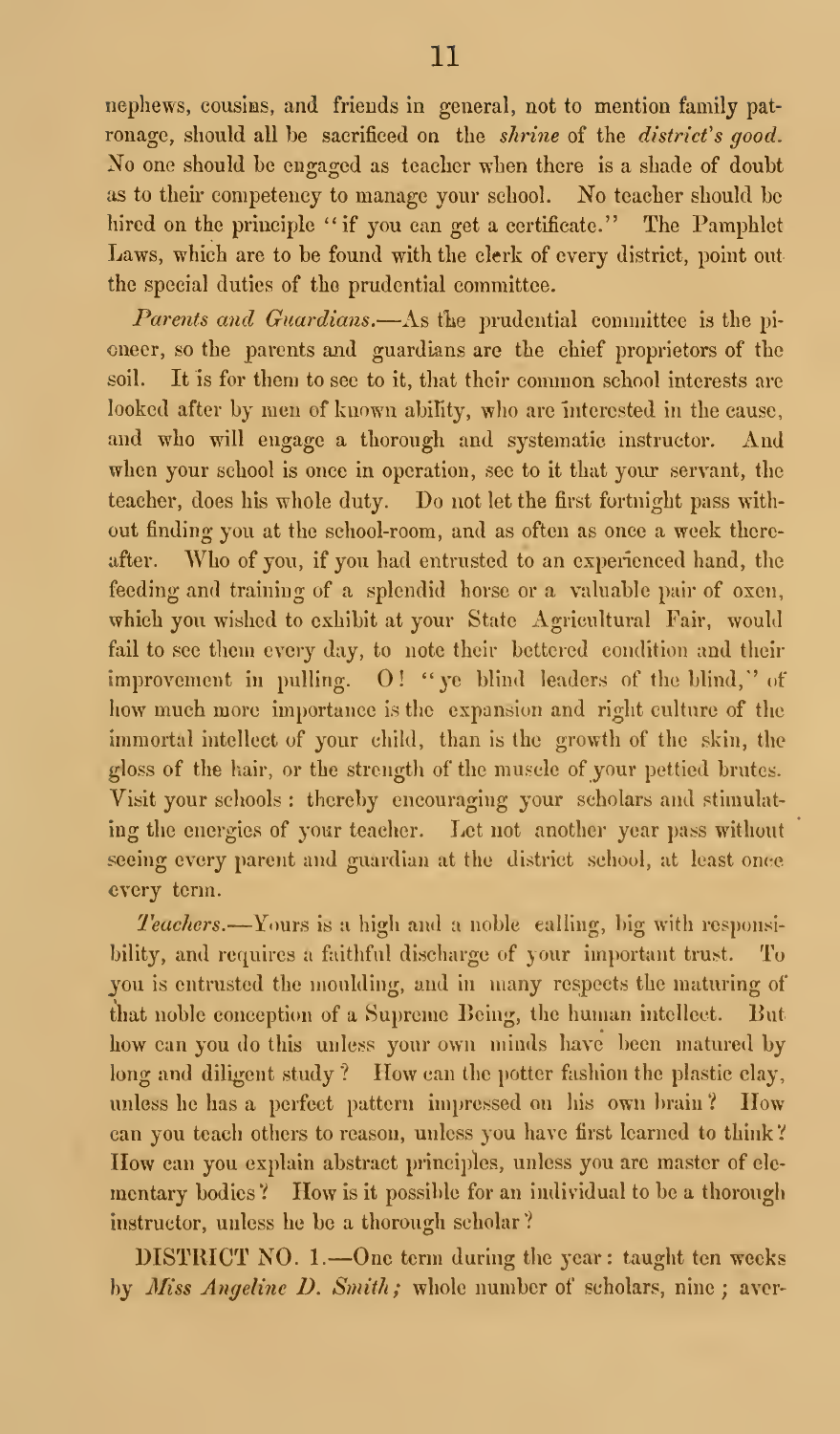age attendance, eight; order good. Did not visit this school but once, not being notified of its close.

DISTRICT NO. 2.—Summer term not reported. Winter term taught fifteen weeks by *Miss Martha A. Smith.* Whole number of scholars, fifty-eight ; average attendance, forty-four. This school has been decidedly improved.

DISTRICT NO. 3.—One term of twelve weeks during the year, taught by Miss Mudgett. Whole number of scholars, eighteen; average attendance, fifteen. Order bad. Social habits were cultivated.

DISTRICT NO. 4.—Summer term not reported. Winter term of nine and one half weeks, taught by  $Miss$   $\overline{P}$ . W. Pike. Whole number of scholars, nineteen ; average attendance, fifteen. Here isan instance in which the old maxim is verified " as is the teacher so is the school." Our poorest school in the summer, one of our best in the winter ; social habits well cared for. In closing her report the teacher remarks as follows : " The parents in this district are deeply interested in their school. The consequence is, the children are at school in good season, and are never absent for a day if it is possible to avoid it. They are also taught to obey their teacher and  $be$  'very good,' consequently this school is easily managed. The public opinion of this district is, that it is wrong and disgraceful to disobey the expressed wishes of their teacher. The happy influence of the parents makes the teaching of this school a pleasant task.

DISTRICT NO. 5.—One term during the year. Length of school sixteen weeks. Miss J. R. Moor, teacher. Whole number of scholars, twenty-two ; average attendance for fifteen weeks, about nineteen. Too much whispering to be considered good order. Social character good. School-house should be remodeled.

DISTRICT NO. 6. Summer term taught seven weeks by Miss R. L. Moor. Wliole number of scholars, twenty-five ; average at tendance, sixteen. A medium school. Winter term taught ten weeks by the same teacher. Whole number of scholars, twenty-one ; average attendance, eleven. Social habits sadly neglected. Great want of energy and spirit. The following remarks by the teacher are in serted : " I very much regret that I am not able to report more favorably of this school. When the scholars were present their deportment was good. But during the last part of the school many of them left, and several mornings I found the stove torn down, the chimney filled, and like derangements of the school-room, which was evidently done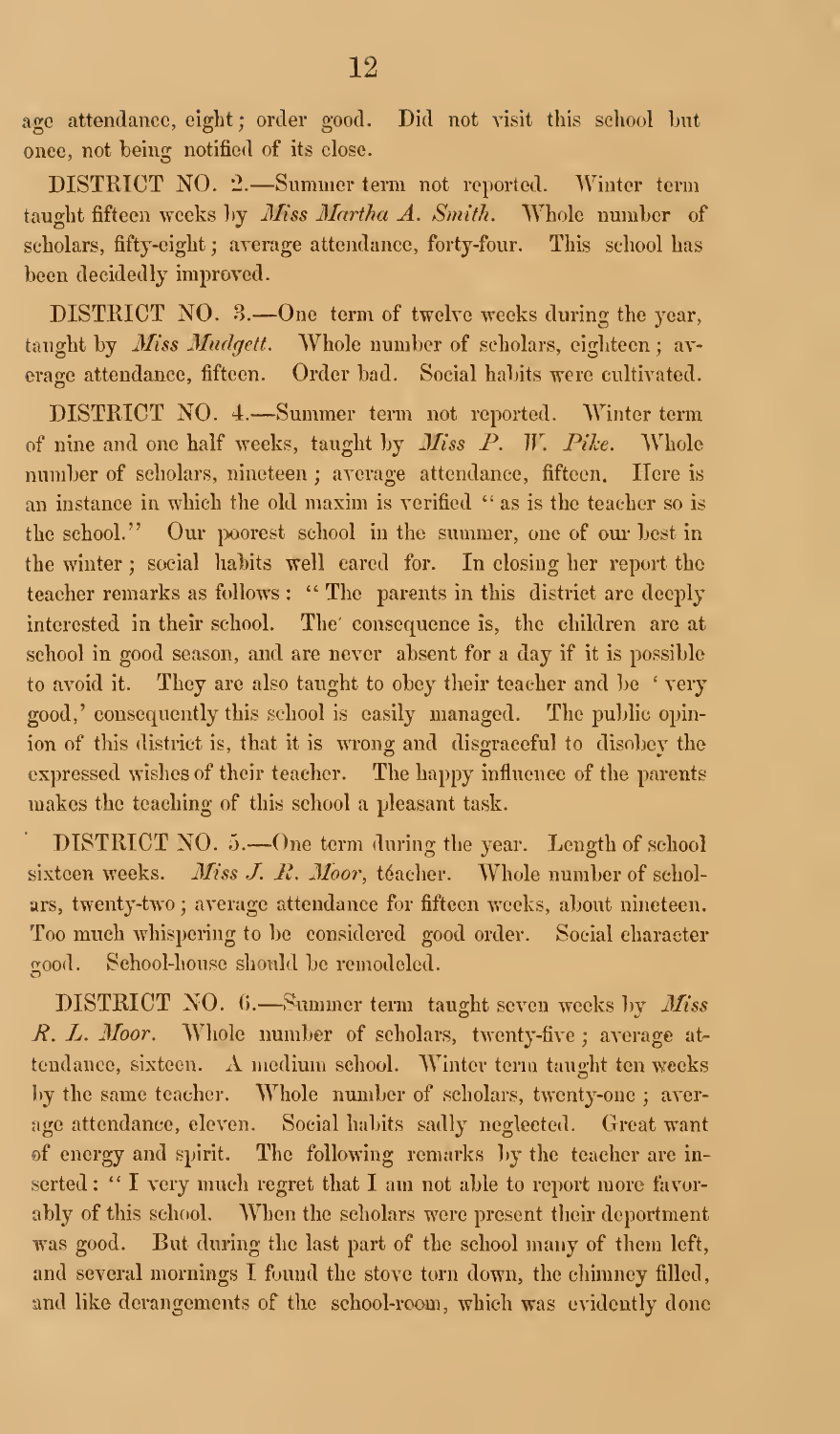by the scholars or their parents. But some of the parents acted a more noble part. They did all they could to render the school pleasant and interesting both to the scholars and teacher. To them many thanks are due for their kindness. When parents permit their chil dren to remain out of school for days and even weeks together, en couraging them to enter the school-house nights and make all the disturbance they can; and more than this, carry their party quarrels into the school, can it be expected that a school can appear well, and make good improvement?"

DISTRICT NO. 7.—One term during the year, taught thirteen weeks, by Miss Mary Moor. Whole number of scholars, seven; average attendance, four, and <sup>a</sup> fraction. A medium school. The teacher's remarks are appended. " <sup>I</sup> have found this a good school. The scholars, with but one exception, have been orderly and respectful in their behavior, and have made good improvement. If parents would teach their children that it is a disgrace both to themselves and their parents to break the rules of school, and that they should act from principles of right, botli at home and abroad, there would be less difficulty in our schools.

DISTRICT NO. 8.-Summer term taught ten weeks, by Miss  $R$ . L. Moor. A medium school. Whole number of scholars, twentysix ; average attendance, twenty-one. Winter term of nine weeks, taught by Mr. Reuben Rollins. Order good. Social habits well cared for ; progress commendable. Whole number of scholars, twenty-five ; average attendance, eighteen. The teacher in his report after referring to the bad condition of the school-house, and the probabilities of having <sup>a</sup> new one, says ;—" But we cannot make parents exchange their shameful negligence of suffering their children to be late at school, and their damnable indifference whether their children have any education at all, for habits of punctuality and devotion to the in terests of our common schools. Any one can see, by referring to the record, who those parents are. I say, that as long as parents allow their children to stay away from school to race up and down the street, sliding on their sleds, tearing out their clothes, swearing and using all manner of vulgar and profane language, as some parents in this district do, they are sending their children to the State prison, the gallows, and to eternal ruin. I taught one term of school in this district, sixteen or seventeen years ago. There was a little boy allowed to stay away from school, and was indulged in the same practices that ten or a dozen of the children in this district now are. But what is his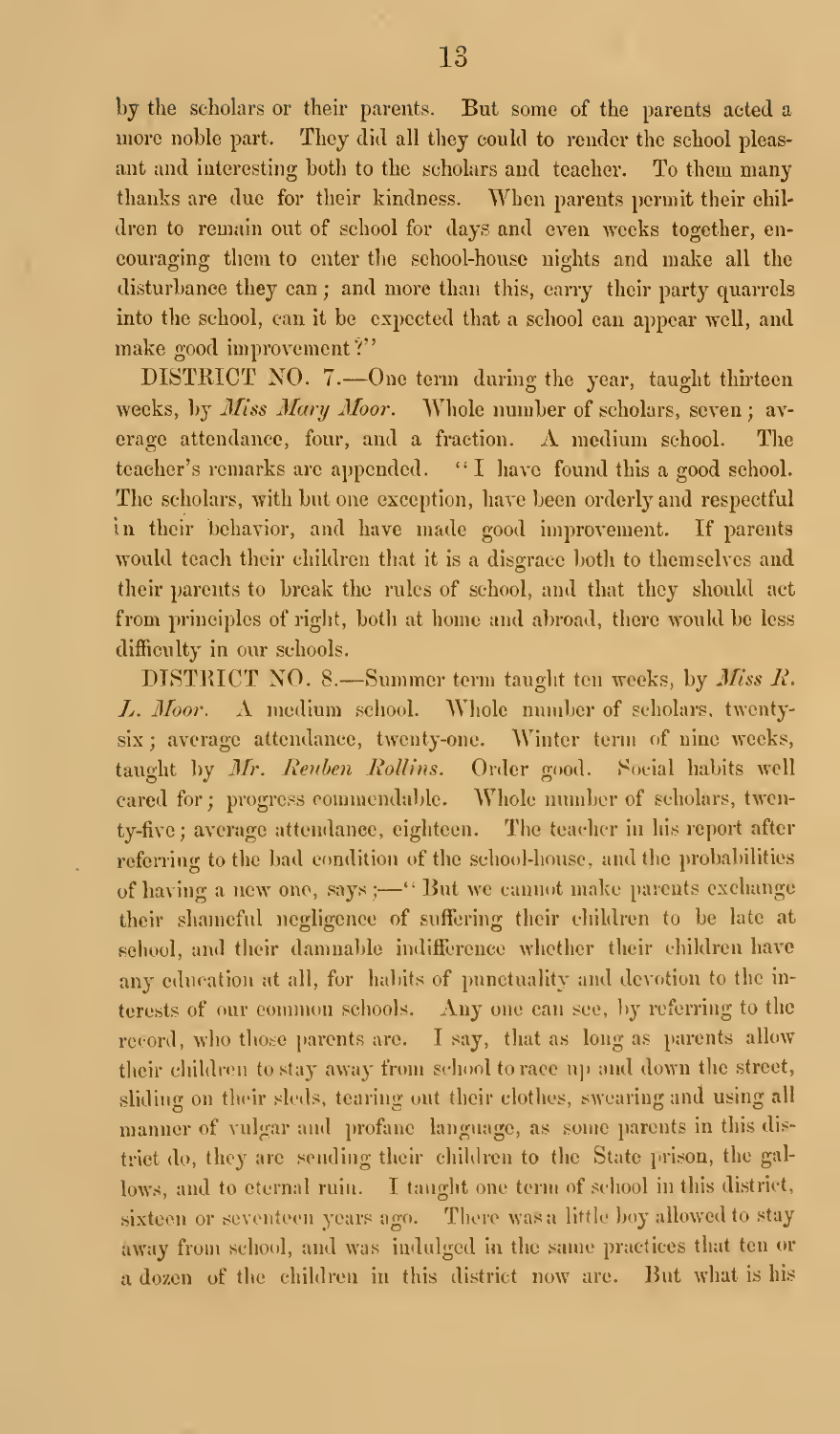character now and where has he been since that time? Two terms in the State prison ; and are not these children as likely to take the same course as he was?"

DISTRICT NO. 9. One term during the year, taught thirteen weeks, by Mr. Phinehas B. Smith. Order and discipline excellent. Progress good. Whole number of scholars, thirty-one; average attendance, twenty-four.

DISTRICT NO. 10.—Summer term taught twelve weeks, by Miss Amy A, Sargent. Whole number of scholars, forty-two; average attendance, thirty-one. Order and progress very good. Social habits well cared for. Winter term of seven weeks, taught by Mr. Milan Graves. Order good. Progress commendable. Whole number of scholars, thirty-six ; average attendance, twenty-eight.

DISTRICT NO. 11.—Summer term, taught nine weeks, by Miss Maria G. Ayer. Whole number of scholars, fifteen; average attendance, ten. A good school. Winter term of nine weeks, taught by Miss Mary Pierce. Whole number of scholars, fifteen; average attendance, 11. Order good. Progress commendable.

## SUMMARY.

| Length of all the schools in weeks, during the year,  197 $\frac{1}{2}$        |  |  |  |
|--------------------------------------------------------------------------------|--|--|--|
| Whole number of scholars attending school two weeks, 264                       |  |  |  |
|                                                                                |  |  |  |
| $\langle \zeta, \zeta \rangle$                                                 |  |  |  |
| Average monthly wages of male teachers, \$14 00                                |  |  |  |
|                                                                                |  |  |  |
| Amount of money raised by taxes, \$442 00                                      |  |  |  |
| Amount contributed in board and fuel, $\dots \dots \dots \dots \dots$ \$100 40 |  |  |  |
|                                                                                |  |  |  |
|                                                                                |  |  |  |
|                                                                                |  |  |  |
| Amount appropriated to the scholar, \$2 51                                     |  |  |  |

In closing our report, we have to say, that we feel much gratified in being able to realize a growing interest in behalf of our common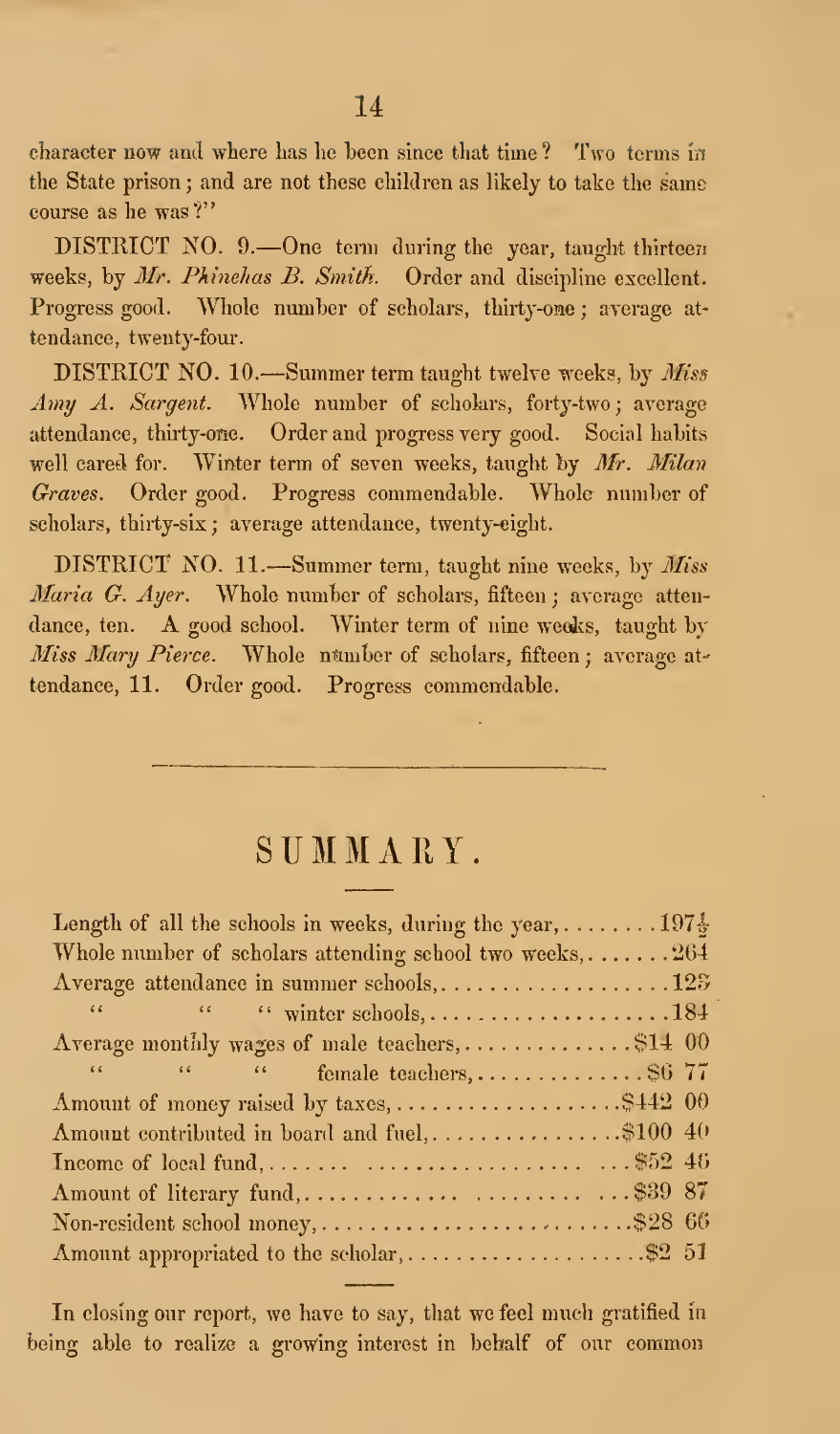schools. One hundred dollars was added to the amount required by law, for the support of common schools, the past year. The result isjou have had longer schools and thereby much more profitable. It is suggested that an additional hundred dollars be raised, making two hundred dollars over and above what is required by law ; one hundred to be divided equally among the school districts, the other hundred to be divided according to the valuation. You will not miss it in the purse, while you will receive a rich harvest in the intellectual growth of your children. Our teachers are not so well qualified, as our schools and the progress of the age demand. The past year we have a few noble exceptions, with better pay we should have more. We find that those teachers who have been attendants on our Teachers' Institutes, are much the best qualified to instruct and govern their schools. Our zealous and able County Commissioner has promised us a session of the Teachers' Institute in this town the ensuing season. Another great and important desideratum, in the welfare and progress of our common schools is the interest which the parents take in encouraging and sustaining our teachers in their arduous duties, and how can you do it more effectually than by visiting your schools. See to it that you are not found wanting in this respect.

Respectfully submitted

M. C. HOYT, for S. School Committee.